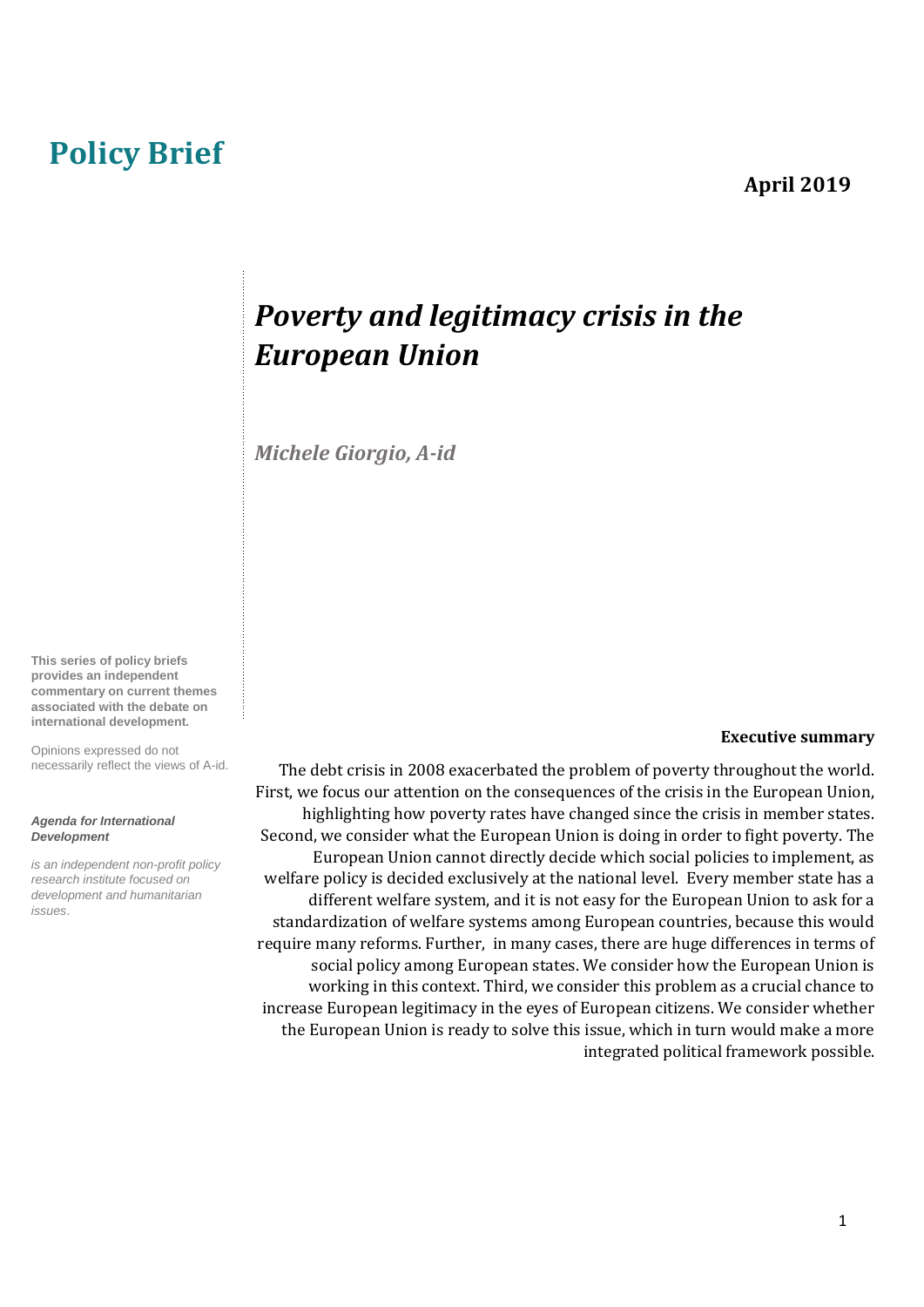### **Introduction**

The European Union had to face economic crisis since 2008, and it was possible especially thanks to international treaties (ESM and Fiscal Compact for example), which developed a more integrated political and economic European framework. On one hand these treaties were helpful to get over from economic budget problems and debt crisis of European countries, but on the other hand, economic crisis directly affected citizens of all member states. It means that if economic instability in the Eurozone was reduced, not all issues (due to the crisis) are solved. One of these issues is poverty. Since 2008 poverty has increased in many areas of the European Union, demonstrating that it is possibly too early to say that the European Union has recovered from the disastrous consequences of the economic crisis. It is important to evaluate the extent of poverty (and poverty trends), as this question gives us important insight into the future of European political integration, especially in the area of social policy.

The European Union has demonstrated that it can manage economic problems with unanimous consensus, but in order to deepen its influence in other political areas, it also need to start addressing the issue of poverty. If the European Union wants to increase its legitimacy, it needs to address the unequal level of social provision between member states, aiming for a more standardized framework which would guarantee certain benefits to all European citizens. Why is legitimacy important for European Union? Many scholars suggest that the European Union lacks democratic legitimacy (Hix and Follesdal, 2006) by emphasising how European political processes and institutions cannot be considered democratic. Citizens cannot directly elect the executive, and the European Parliament, which is the only institution directly elected by citizens, it is not involved in many political decisions, especially those that are considered the most important. Democratic legitimacy has many different dimensions: Schmidt (2013) lists, *inter alia*, input, output and throughput dimensions. The input dimension indicates the process of how citizens' will is transferred in political institutions, for instance by the process of voting. The throughput dimension is related to the transparency of the political process, through which decisions are taken. Finally, the output dimension assesses how political institutions are able to produce public policies in order to solve collective problems.

Scharpf (1999) believes that when talking about the European Union we have to consider democratic legitimacy, in both the output and input dimensions, as meaning its ability to achieve the goals citizens collectively care about, and to involve the political participation of citizens. As I have already said, citizens do not choose their executive representatives, they choose only the European parliament representatives. The Lisbon treaty improved the input legitimacy, but as already stated, the European parliament cannot make decision in important policy areas. Scharpf (2006) notes that the European output dimension is also insufficient, because European institutions are not able to solve citizens' problems without the consensus of all member states, which sometimes have conflicting interests.

After the economic crisis in 2008, national governments and parties have been tempted to blame bad social conditions (due to the crisis) on the European Union, demonstrated by the rise of Eurosceptic political parties. Within the Eurozone, the most evident example of Eurosceptic parties is SYRIZA in Greece, which in 2015 used an anti-Euro rhetoric against the austerity policies imposed in the Eurozone (Katsanidou and Otjes, 2015). Verney (2015) demonstrates how the Eurozone crisis has led to the lack of legitimization of both domestic and EU political institutions in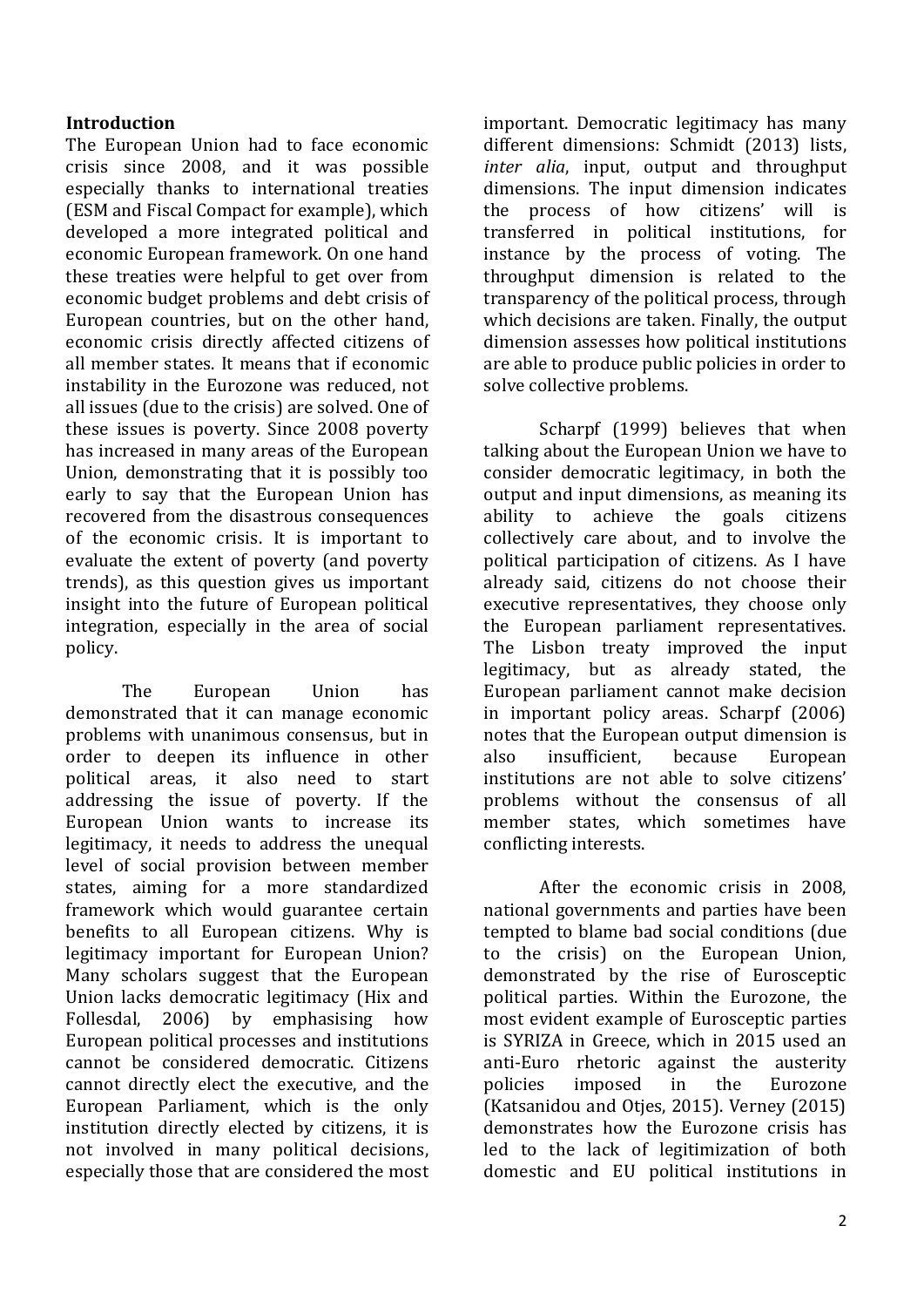Greece, leading to the SYRIZA victory in the election of 2015. Another example is Italy, where the economic crisis also helps explain the media attention on EU affairs, especially in reference to issues such as the sovereign debt, austerity measures, and unemployment (Bobba and Seddone, 2018). The Lega Nord party presents Italy as a victim of European integration in several sectors of social, political and economic life (Caiani, 2014). The Five Star Movement also promotes an antiausterity and anti-euro political discourse, with the aim of reducing the political power of European technocrats (Tronconi, 2018). Italy and Greece are two examples. However, scholars suggest that we need to take Euroscepticism seriously, especially if seen as a sign of popular discontent towards European unification (De Wilde and Trenz, 2012).

Against this backdrop, social policy addressing poverty are even more relevant. They can foster political integration and showcase how the European institutions can solve collective problems. But, social policies in the EU are very heterogeneous. Members states, as Esping-Andersen shows (1990), have different welfare system with huge differences from one another. Moreover, economic restraints further prevent policy actors from activating social reforms at the national level. On top of these challenges, citizens continue blaming supranational institutions for the negative economic situation and the effects of austerity policies. It is a dangerous "pass the back", which, as Ladi and Tsarouhas (2014, p. 179) highlight, could undermine the future projects of European Union integration: where following the austerity rationale has led to a further shrinking of national administrations and of welfare institutions and provisions. Citizens are finding it difficult to accept this new Europe, especially in regions where until recently growth and infrastructure development had been linked to EU structural funds.

The financial crisis has been transformed into a social and political crisis, and extremism is gaining ground. Within this context, I am going to assess the evolution of poverty rate and how it changed since 2008 economic crisis as well as differences among countries. With this analysis in mind, I will examine what the European Union is doing against poverty.

### **Economic crisis treaties and poverty in the European Union**

Vis-à-vis rising debts, some member states signed international treaties, such as , ESM and Fiscal Compact. ESM is a permanent crisis mechanism that, in the event of crises endangering the overall Eurozone stability, provides financial assistance under strict terms (Feld et al., 2016). The Fiscal Compact is a set of rules that establish thresholds, such as, notably, the balanced budget (Fabbrini, 2013). These treaties have ensured stability gains, but they have also affected the expenditure capacity of member states. It is therefore important to understand how the 2008 economic crisis hit on member states a look at poverty rates over time is a good starting point.

I have considered "people at risk of poverty or social exclusion" from Eurostat dataset<sup>1</sup> as a poverty indicator. Figure  $1$ shows overall changes in poverty rate in the European Union (27 countries, without Croatia) between 2008 and 2016.

 $\overline{a}$ 

<sup>1</sup> See, [http://ec.europa.eu/eurostat/web/income-and](http://ec.europa.eu/eurostat/web/income-and-living-conditions/data/database)[living-conditions/data/database](http://ec.europa.eu/eurostat/web/income-and-living-conditions/data/database)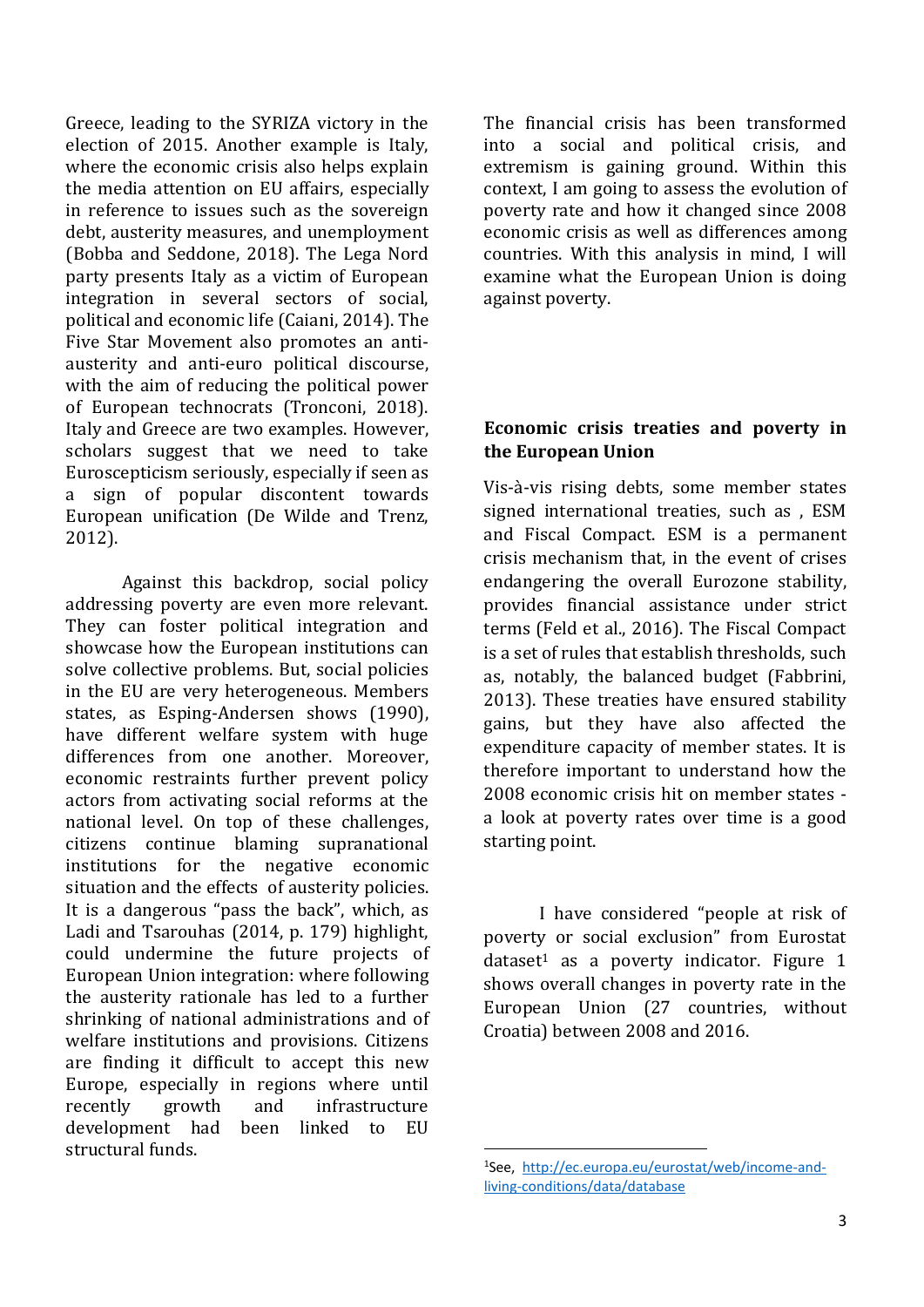Figure 1



Source: own elaboration, based on Eurostat data.

There have been some changes, but little ones. In the period, the overall poverty rate diminished slightly (from 23,7% in 2008 to 23,5% in 2016). Before I have said that there might country-to-country differences. Let me begin with Sweden, Denmark and Finland. Figure 2 shows that Sweden is the only country with a constant growth of its poverty rate. Denmark and Finland also show a relatively stable poverty rate.



Source: own elaboration, based on Eurostat data.

 $\overline{a}$ 

Figure 3 shows results from Belgium, France, Germany and the Netherlands. Between 2008 and 2016, Germany, France and Belgium have shown variations below 0.5%2. In the Netherlands, numbers have risen, from 14,9% in 2008 to 16,7% in 2016. .





Source: own elaboration, based on Eurostat data.

Figure 4 pictures Portugal, Greece, Italy and Spain. Poverty is a major problem in these countries. Spain climbed from 23,8% to 27,9%, Italy from 25,5% to 30%, and the absolutely harsh worsening was in Greece, from 28,1% to 35.6%.





Source: own elaboration, based on Eurostat data.

So, poverty is a key issue for members states in Southern Europe. Figure 5 shows the stark difference between countries that registered worst poverty rates over 2008-2016 in the different sub-regions.

<sup>2</sup> People at risk of poverty and social exclusion in 2008 and 2016*: Germany* 2008: **20,1%**, *Germany* 2016: **19,7%**, *difference*: **0,4%**; *Belgium* 2008: **20,8%**, *Belgium* 2016: **20,7%**, *difference*: **0,1%**; *France* 2008: **18,5%**, *France* 2016: **18,2%**, *difference*: **0,3%**.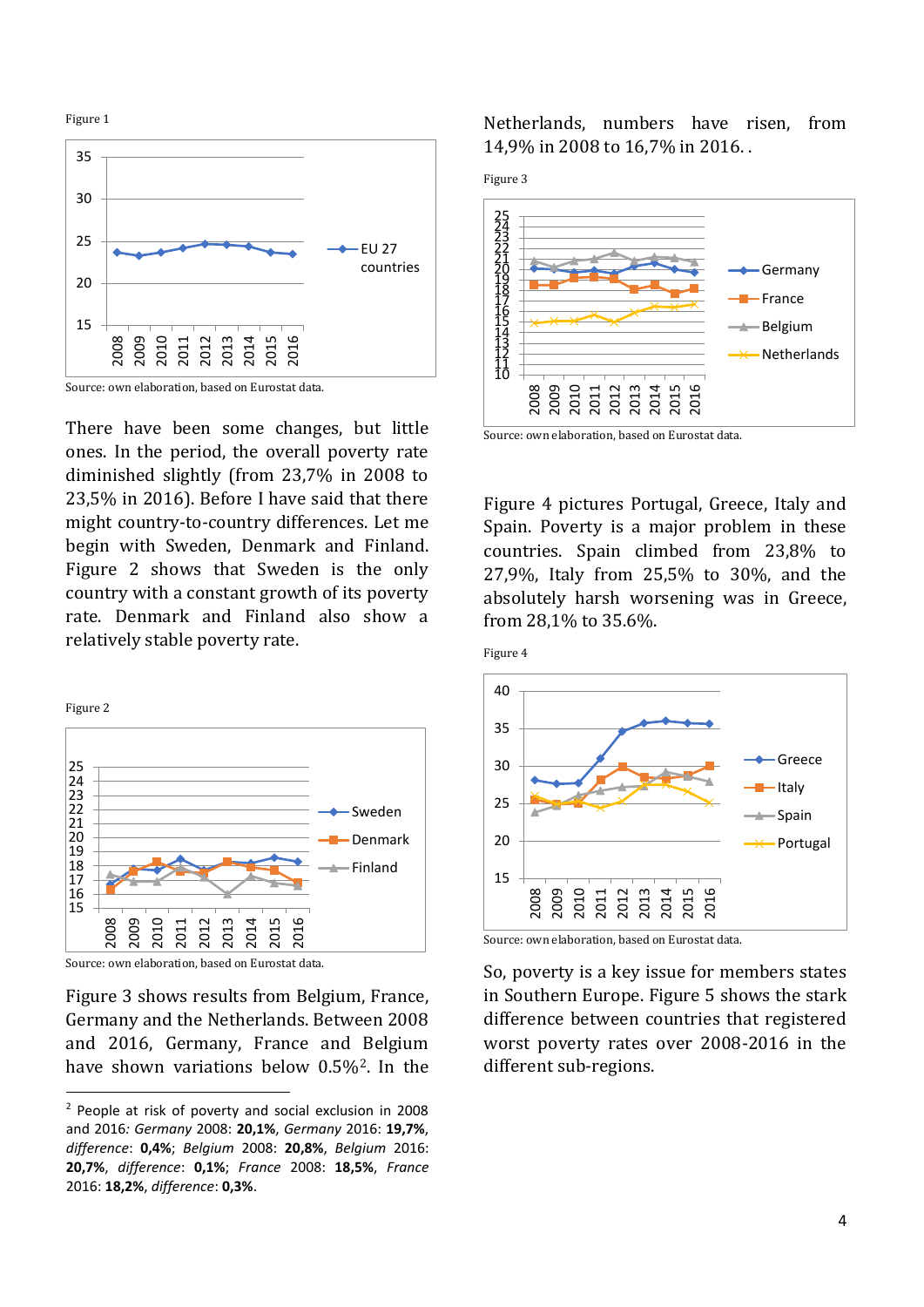Figure 5





Another test to prove difference across countries would be assessing another indicator of poverty: material and social deprivation.

Figure 6 shows the percentage of people suffering from material and social deprivation in 2016.



Source: own elaboration, based on Eurostat data.

Greece, Portugal, Italy and Spain show the highest rates of people suffering from material and social deprivation, while Sweden and Finland (northern countries) have the lowest ones. Now, Eastern European countries also show relatively high levels of people at risk of poverty and social exclusion with significant heterogeneity, but even in these countries poverty rate is more stable or has declined as we can see in figure 7.



To conclude, I have demonstrated that there is a strong cleavage among member states in the poverty problem, and so the question is how the European Union could face this problem if the emergency regards only few countries. Moreover, the crisis hit the citizens' social wellness specially in Greece, Italy and Spain in a dramatic way, undermining the European Union legitimacy, as I am going to see later.

Overall, in this section, I have pictured the poverty problem across members states in different geographical areas.

#### **The European Union and poverty: framework and perspectives**

It is now crucial to look at EU actions for addressing poverty. Article 3 of the TEU makes explicit how central social goals are for the European Union. Aims include full employment, social progress, fight against social exclusion, promoting social justice, and cohesion. These goals are very ambitious, especially considering the fact that social policies pertain to the national level. Within a context marked by a tension between supranational and national levels of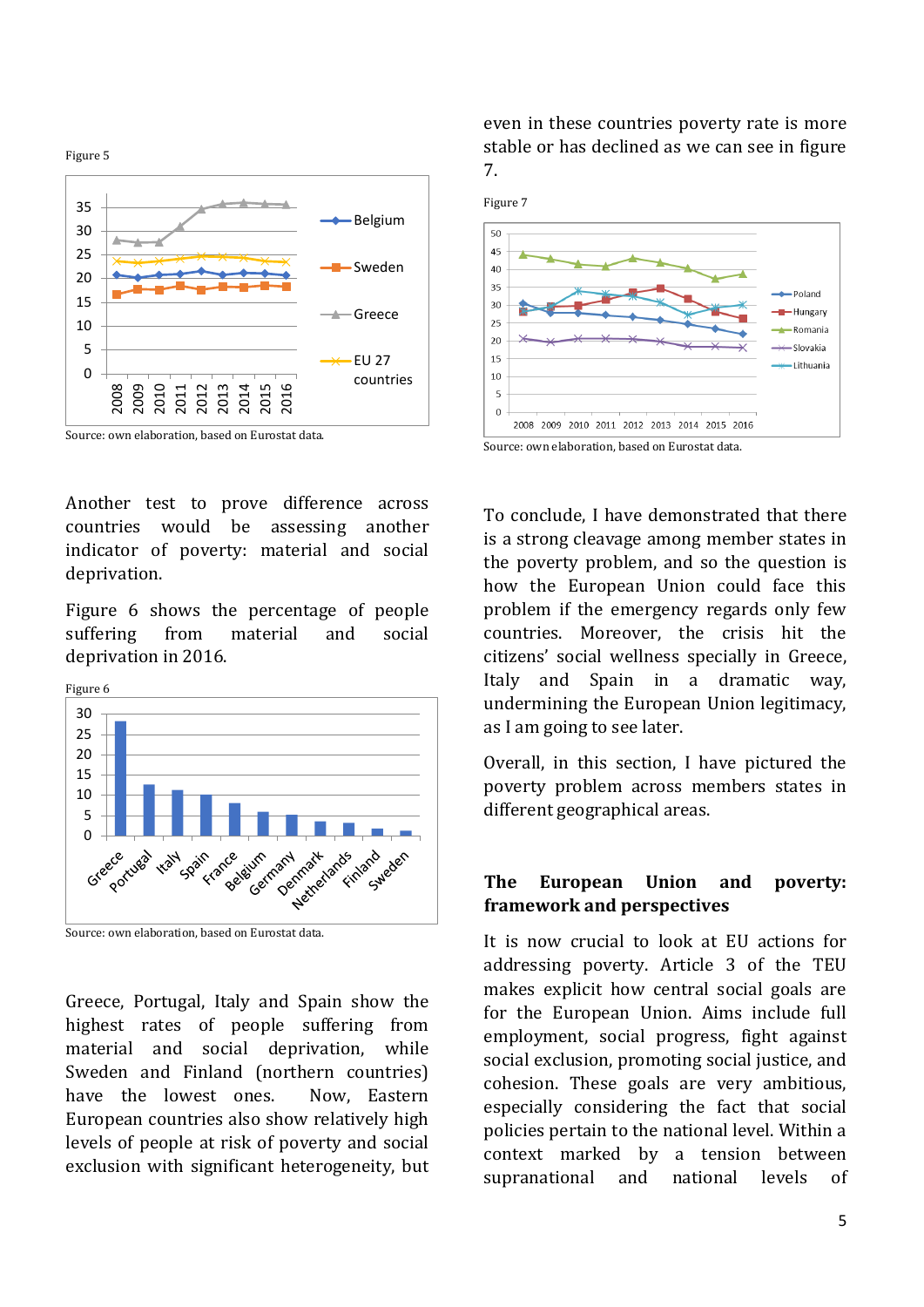governance, what did the EU do to help countries in their fight against poverty? In 2010, the European Commission launched "*Europe 2020*", aiming at raising awareness and solving global challenges, such as reduction of gas emissions, unemployment, and poverty, which, in the original intentions, had to be reduced by 25%. In this vein, the European Commission instituted the "*Platform against poverty and social exclusion*" - a platform towards the implementation of a governance model where stakeholders at all levels (subnational, national and supranational) would have contributed to address key challenges, such as protection of unemployed people, social reforms in countries in need, and a more collaborative European context in social policies.

On top of this, the European Parliament and the Council established an aid fund for the most deprived ones. The European Parliament increased payments appropriations for two million Euros in 2016. In the same year, it also urged the Commission to make recommendations "regarding the policies to be put in place and the reforms to be made in order to combat poverty and social exclusion effectively in view of promoting social convergence, taking into account the specific features of each Member State"3.

Still in 2016, ther Council acknowledged the relevance of the poverty problem. Against this backdrop, the Council recommended to keep poverty high in the agenda, asked for cooperation between members states and private actors and for furthering existing platforms against poverty. Cooperation among member states was also a central topic, a topic that, in the field of social policy,

<sup>3</sup> Quoted from the resolution.

 $\overline{a}$ 

the Council also recognizes in its March 2018 conclusion.<sup>4</sup>

Despite such efforts, a number of scholars have argued that, if the EU wants to combat poverty, it has to aim for stronger political integration. For example, Maurizio Ferrera (2016) suggests that the European Union has to aim to be a European Social Union, where European institutions invest in social policy encouraging and sustaining national governments efforts in this field. Three steps are suggested:

- 1. Firstly, it is necessary to support with more strength the new paradigm of social European policy: this support has to come from the Commission and the European Parliament, but also from the most important élite (national governments and economics élite).
- 2. Secondly, it would be advisable to strengthen incentives (rewards and sanctions) to promote social reforms in national contexts.
- 3. Thirdly, it would be important to convince national politicians to recalibrate their goals in social policies. It is difficult to persuade national politicians and governments to adopt long-run investments in social policies, but European institutions have to make clear the benefits of such a long term perspective.

In the same direction, Vandenbroucke also (2014) lists some fundamental points: binding rules for minimum income schemes in all member states, common standards in

1

<sup>4</sup> Conclusion of Council, 23 March 2018.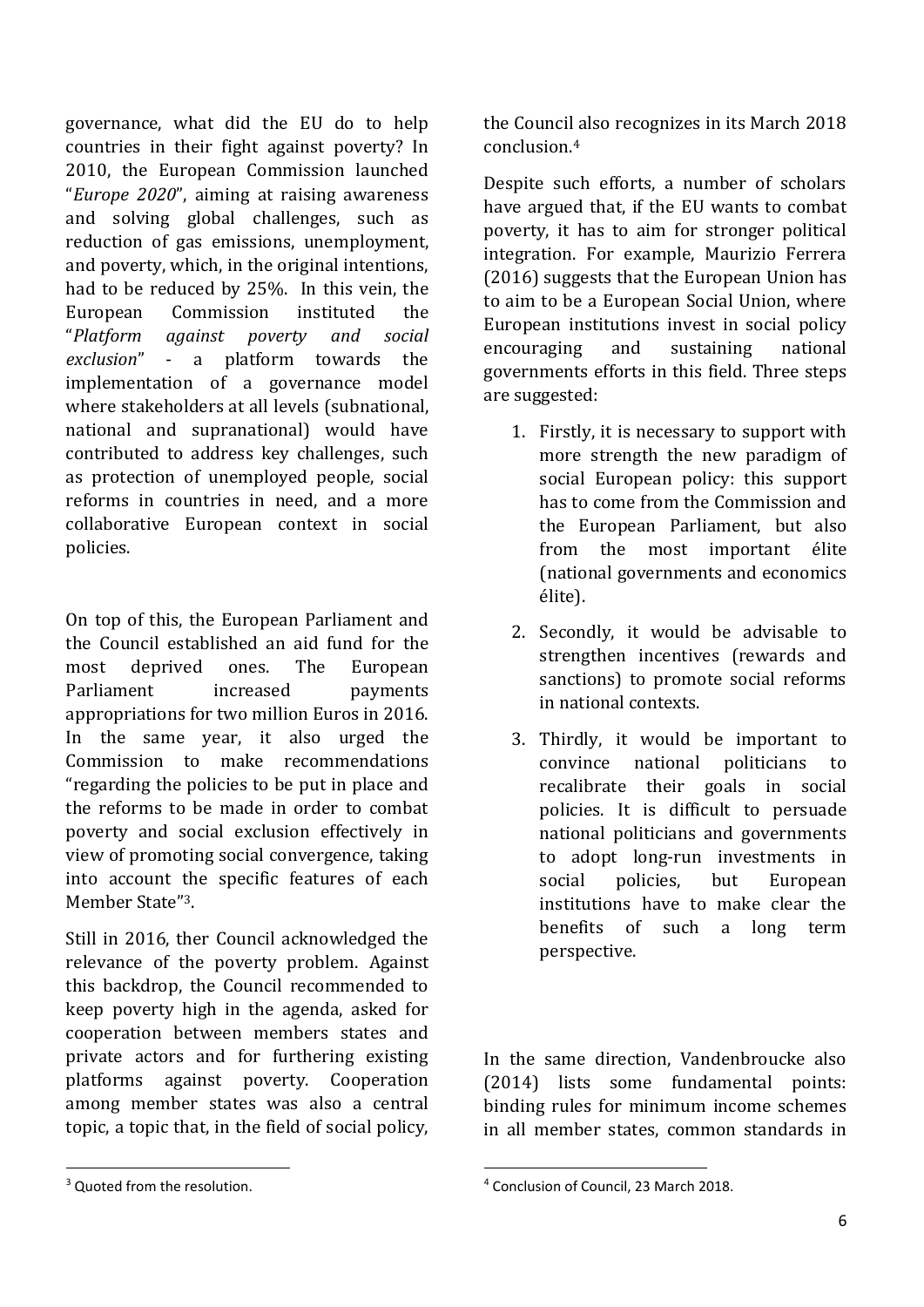labour market (as minimum wage for example), promotion of social investments in all countries, improvement of social recommendations in the European Semester, and the addition of welfare reforms in the clauses, in order to allow for more budget flexibility. This last recommendation is crucial. It proves that if we want to solve the poverty problem, we have to intervene in the economic policies too. A summary of useful guidelines to build European Social Union is shown in Table 1, where we can find some suggestions in political reforms at European level, and the role that European institutions (also the economic ones) have to play.

Table 1

| European integration means European Social<br>Union. How?                                                                                                                                                  |                                                                                                                                                                                                                                                                                                                                             |
|------------------------------------------------------------------------------------------------------------------------------------------------------------------------------------------------------------|---------------------------------------------------------------------------------------------------------------------------------------------------------------------------------------------------------------------------------------------------------------------------------------------------------------------------------------------|
| Soft power (moral<br>suasion)                                                                                                                                                                              | Reforms in policy-<br>making                                                                                                                                                                                                                                                                                                                |
|                                                                                                                                                                                                            |                                                                                                                                                                                                                                                                                                                                             |
| Support to<br>the<br>European<br>Social Union<br>from<br>economic<br>élite and<br>national<br>government<br>s:<br>Persuading<br>national<br>politicians to<br>recalibrate<br>their social<br>policy goals. | Strengthening<br>incentives<br>(rewards and<br>sanctions) to<br>promote social<br>reforms at the<br>national level;<br><b>Binding rules</b><br>for minimum<br>income<br>schemes;<br>Improving the<br>social<br>governance in<br>the European<br>Semester,<br>adding welfare<br>reforms in the<br>clauses to<br>concede more<br>flexibility. |
|                                                                                                                                                                                                            |                                                                                                                                                                                                                                                                                                                                             |

One of the main problems is the asymmetry between poverty and economic situation in European countries. When the poorest member states bear the higher costs of budget restraints, flexibility is a crucial drive

for stronger social policies. Along the same lines, another field to continue the fight against poverty is to set binding minimum standards in social policies, for example, minimum wage and minimum income (Vandenbroucke 2014 and Cantillon 2015).

### **New economic rules, poverty problem, and European legitimacy**

The European Union was born as an economic union (Cantillon, 2015). In the nineties, the monetary integration started bringing rules to hold sustainable financial positions across member states. The 2008 crisis urged a rethink of old treaties. In 2012, the Fiscal Compact strengthened fiscal rules in the monetary union by inscribing norms in the constitution of member states, therefore, reducing expenditure possibilities, and limiting capabilities for expansionary public spending (de la Porte and Heins, 2015). Following these measures, the European Union became a scapegoat for many member states (Hobolt and Tilley, 2014). According to Hobolt and De Vries (2016), "the crisis did indeed shape electoral behaviour: citizens who were personally negatively affected by the crisis and who disapproved of EU actions during the crisis were more likely to cast a ballot for a Eurosceptic party" (p.22). Some years ago, Follesdal (2006) highlighted the problem of mistrust: first symptoms of a legitimacy deficit came from Eurobarometer data on support for the existence of the European Community. "Such trust," as Follesdal writes, "seems necessary for the long term support of the multilevel political order, and for authorities' ability to govern. From this point of view, actual compliance and diffuse support, as measured by opinion polls, are highly relevant not only for empirical studies of perceived legitimacy, but also for normative assessments" (p. 462).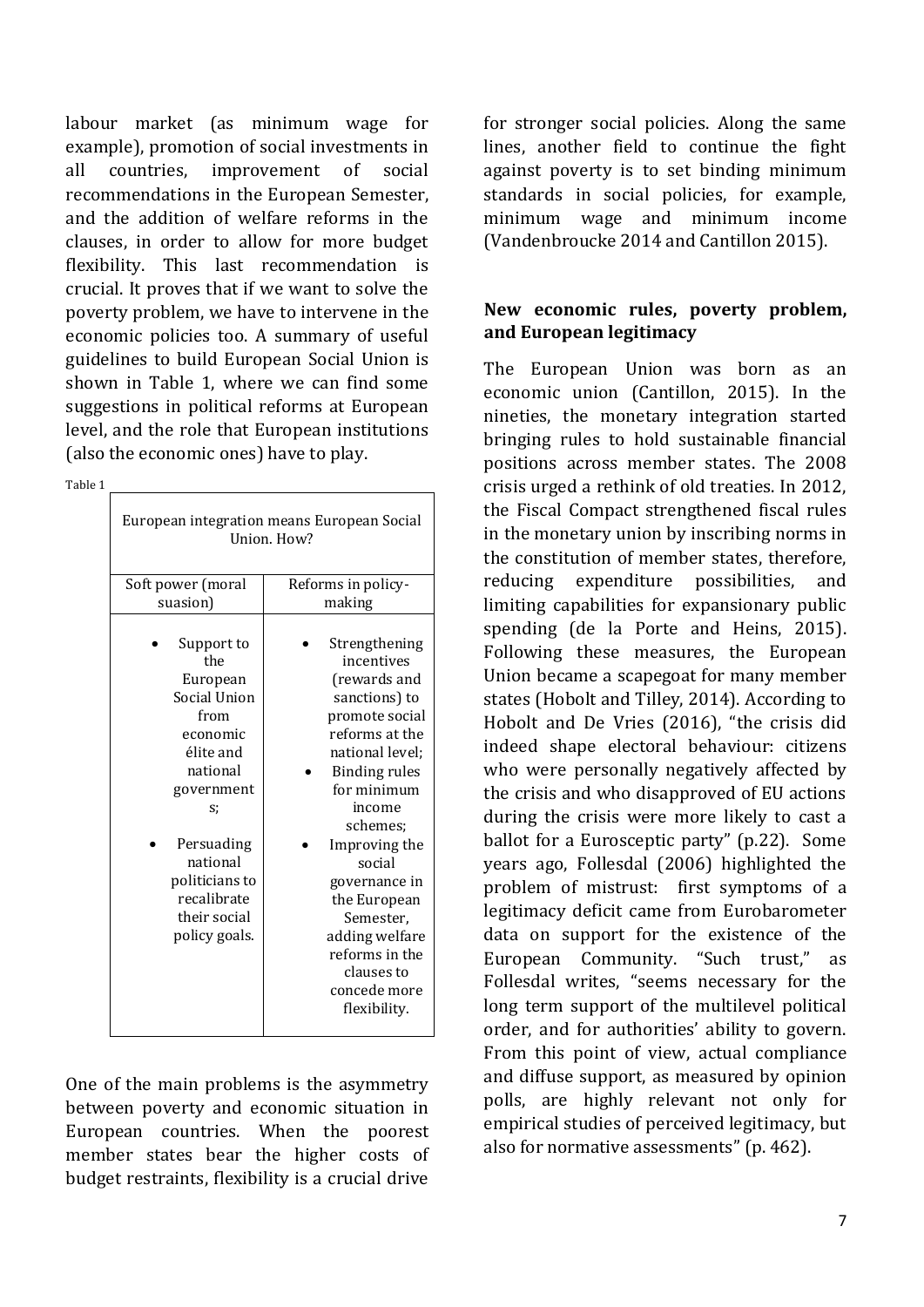Trust in institutions is considered as a crucial element in legitimacy. Lack of trust is certainly an important problem for the overall legitimacy of the EU political system. Figure 8 shows a drastic decline of trust in all the four countries considered. The worst decline was in Greece, from 56% in 2008 to 19% in 2016. Spain and Italy also suffered from a sharp decline in trust, from around 50% to 30%.



Within this framework, and looking at the link between trust and output dimension of legitimacy, the European Union should be able to intervene in collective action problems, and especially those problems that affect directly the life of citizens. Poverty is certainly one of such areas of interventions. Along these lines, if we want to strengthen EU legitimacy, a strategy is to strengthen supranational powers in the field of social policy through a coordinated action of member states, which unanimously decide to devolve power to supranational institutions in this policy area. With such a strategy in mind, it is on the member states to decide the future of the EU and its responses to deep social problems.

If this option sounds too idealistic, there are also more feasible strategies: the European Semester can strengthen coordination between social and economic policy (Cantillon 2015). Harmonization of financial goals and budget flexibility, tied to the implementation of social reforms, would also be an alternative route towards better policy outcomes and more EU legitimacy.

#### **References**

Bobba, G. and Seddone, A. (2018), "How do Eurosceptic parties and economic crisis affect news coverage of the European Union? Evidence from the 2014 European elections in Italy", *European Politics and Society*, 19.

Caiani, M. and Conti, N. (2014), "In the Name of the People: The Euroscepticism of the Italian Radical Right", *Perspectives on European Politics and Society*, 15.

Cantillon, B., Marcal S. and Luigjes C. (2015), "Decent incomes for the poor: which role for Europe?", working paper in *ImPRovE: Poverty, Social Policy and Innovation*.

Council Conclusion of 17 June 2016.

Council Conclusion of 23 March 2018.

Esping-Andersen, G. (1990), "*The three worlds of welfare capitalism*", Princeton University Press.

European Commission communication of 3 March 2010.

European Commission communication of 16 December 2010.

European Parliament resolution of 14 April 2016.

European Parliament resolution of 26 October 2016.

European Regulation n. 223/2014.

Eurostat data of "people at risk of poverty and social exclusion" and "people in material and social deprivation".

Eurostat data of "trust in European Commission".

Fabbrini, F. (2013), "The Fiscal Compact, the 'Golden Rule', and the Paradox of European Federalism", in *Boston College International and Comparative Law Review*, 36.

Feld, L.P., Schmidt, C.M., Schnabel, I. and Wieland, V. (2016), "Maastricht 2.0: Safeguarding the future of the